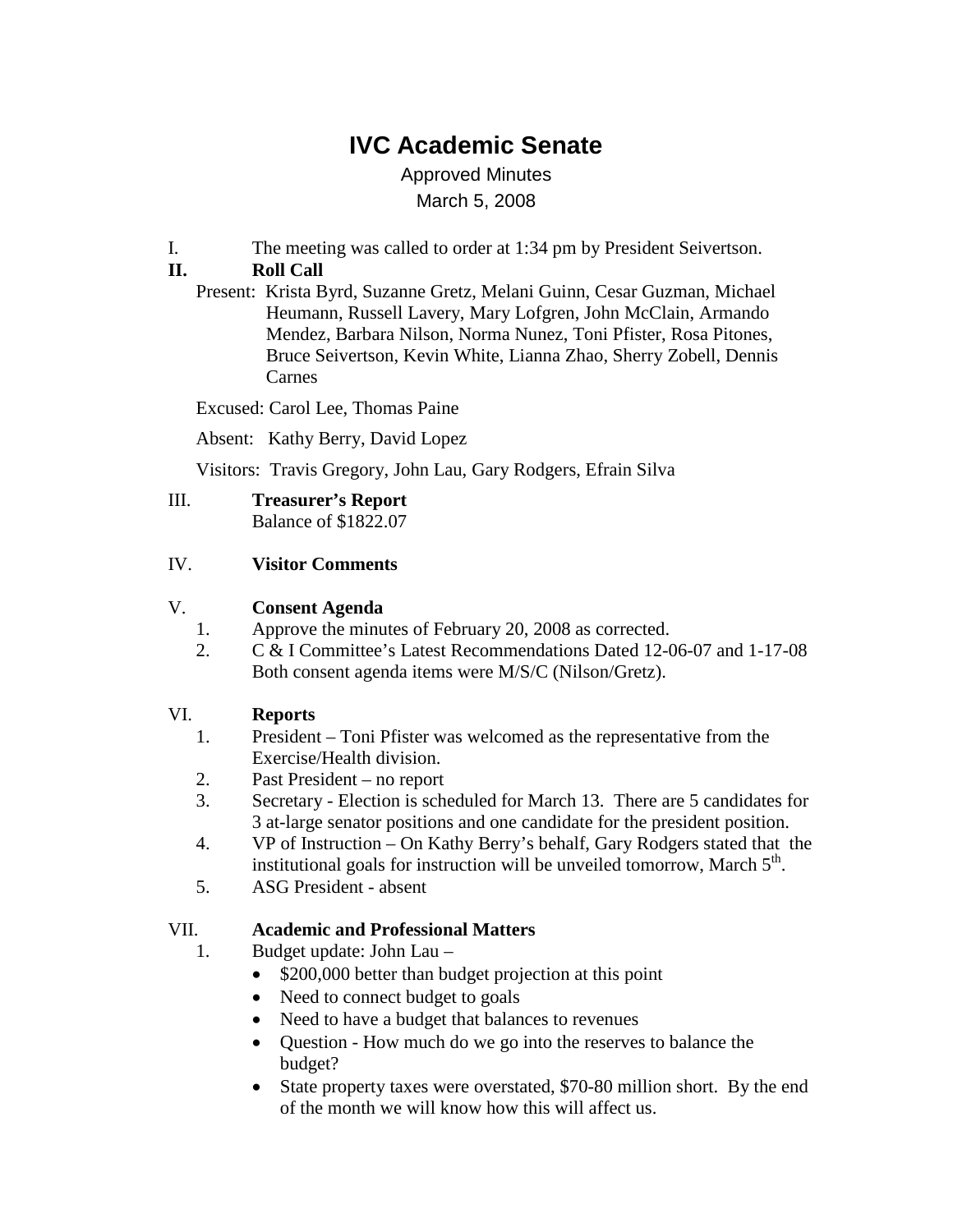- 2. SLO Coordinator Appointment James Patterson and Toni Pfister expressed interest in this position. Toni Pfister was approved by garnering a majority of the votes from the Academic Senators.
- 3. Basic Skills Initiative (BSI) there is a meeting on Friday, March 7, at 1:30 pm in room 2131.
- 4. Bylaws update: Melani Guinn and Armando Mendez The senate reviewed the  $1<sup>st</sup>$  four pages.
- 5. Title IX Officer Appointment- M/S/C (Zhao/Heumann) to re-advertise for those interested in serving as a Title IX Officer. The advertisement should indicate that there is a stipend associated with this appointment.

## VIII. **Discussion**

- 1. Spring Academic Senate Fundraiser Spring Fling, April  $25<sup>th</sup>$ , Deidre Pollock's home
- 2. Academic Senate Budget for 2008-2009:
	- Travel to SLO/BSI Conferences/Meetings should be included.
	- Please bring additional ideas for travel for next year to the next meeting.
	- Will vote on budget recommendations March  $19<sup>th</sup>$ .
- 3. Equivalency Committee
	- New Minimum Quals book, February 2008, talks about inner disciplinary studies.
	- Supplemental Course List from Ventura CCC was distributed.
	- Krista Byrd explained that there is a process where you can make a request to make some restrictions more or less stringent.
- 4. STRS Break in Service: John Lau
	- If we want to conform with STRS we will have to introduce a contract day in January.
	- With the calendar as it is now, STRS will handle each retirement on an individual basis.
	- March  $17<sup>th</sup>$ , 2:30 pm in room 2131, there is a meeting to discuss the school calendar.
- 5. Overload Teaching Limits Suzanne Gretz reminded the senate that the contract provides that an instructor can teach up to 30 units, but should the Academic Senate, for academic reasons, wish to put a limit an overload, we will take that recommendation to negotiation in the future.

## IX. **Committees**

- 1. Budget and Planning –
- 2. C and I
- 3. College Council
- 4. Equivalency
- 5. Policies and Procedures Review
- 6. Administrative Council discussed the email crisis